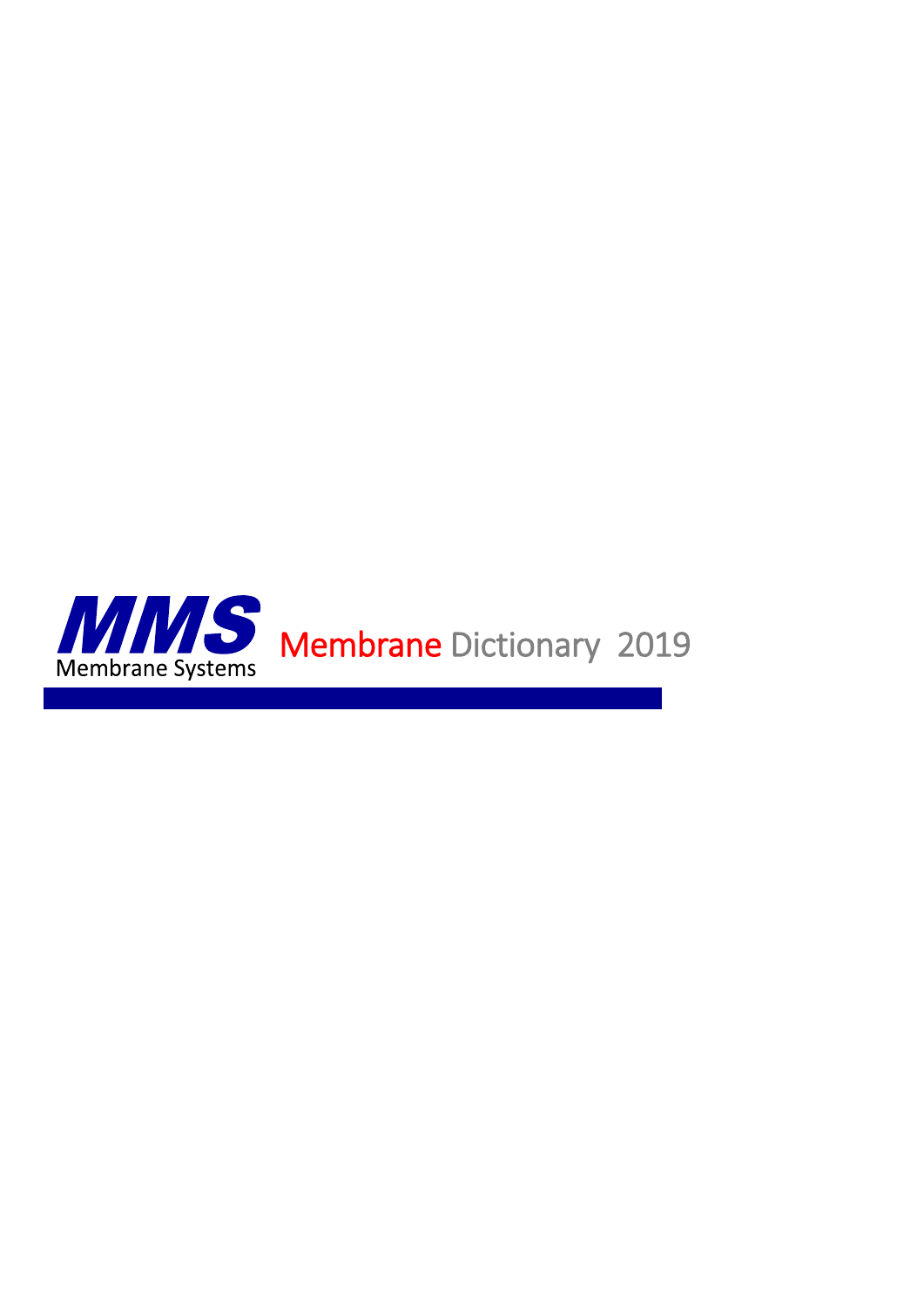

## **MMS** Membrane Dictionary

## **Some of the terms and definitions commonly used in membrane research and practice are given below:**

*Apparent rejection coefficient (Ra)'* This equals one minus the ratio of

concentrations of a component in the permeate stream and in the bulk feed

*Apparent sieving coefficient (Sa):* This is the ratio of the concentrations of a component in the permeate stream and in the bulk feed

*Asymmetric (anisotropic) membrane:* A composite membrane, consisting of two or more structural planes of non-identical morphologies

*Backflush:* Temporary reversal of the direction of the permeate flow, used mainly to un-block membrane pores

*Boundary layer:* Fluid layer in contact with solid surface, where the flow velocity is lower than in the bulk fluid

*Bubble point*: Transmembrane pressure, at which bubbles first appear on the downstream surface of a porous membrane immersed in an appropriate liquid as pressure is applied to the upstream side

*Buffer exchange*: Change of buffering species by diafiltration

*Cake layer:* A layer made up of rejected and subsequently deposited particles on the upstream face of a membrane

*Cascade ultrafiltration:* Multi-stage ultrafiltration, analogous to multistage distillation

*Clarification:* Removal of particles

*Co-current flow:* Flow pattern in a membrane module, whereby the fluids on both sides of the membrane move parallel to the membrane surface in the same direction

*Completely mixed {perfectly mixed) flow:* Flow pattern in a membrane module, in which fluids on both sides of the membrane are individually well mixed

*Composite membrane:* Membrane made up of chemically or physically distinct layers (e.g. asymmetric membrane)

*Concentration (process):* Removal of solvent from a solution to increase the solute concentration

*Concentration polarisation:* Accumulation of higher levels of solute close to the membrane surface in comparison to the well-mixed bulk feed

*Concentration factor:* Ratio of the concentration of a component in the retentate to that in the feed

*Continuous membrane column:* Membrane modules arranged analogous to that of stages in a distillation column (also called cascade membrane

filtration)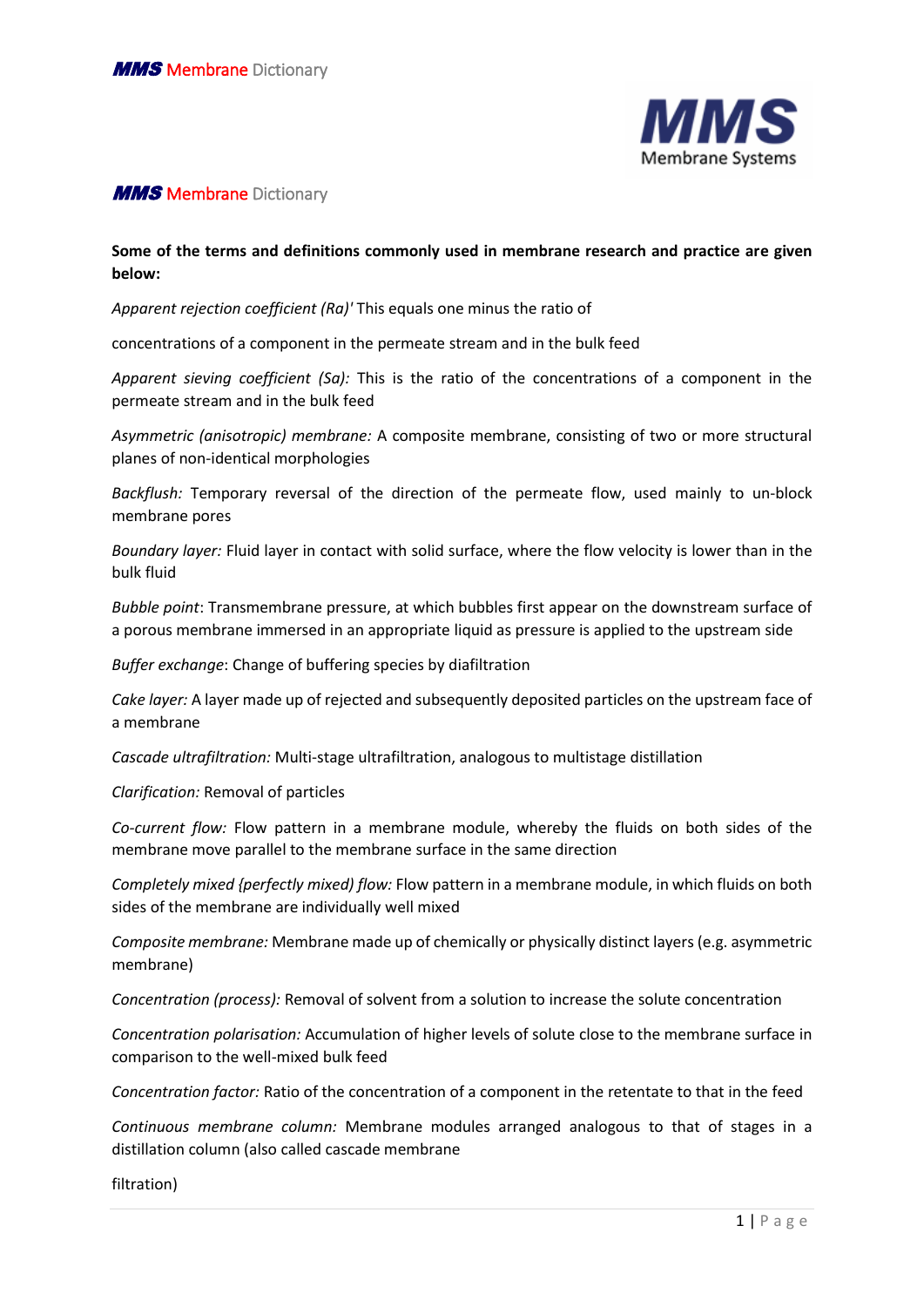

*Counter-current flow:* Flow pattern in a membrane module, in which the

fluids on both sides of the membrane move parallel to the membrane surface but in opposite directions

*Critical flux:* Permeate flux below which fouling is not severe

Cross-flow. Flow pattern in a membrane module, in which the fluid on the upstream side moves parallel to the membrane surface while the fluid on the downstream side moves away in a direction normal to the membrane surface

*Dead-end flow:* Flow pattern in a membrane module, where the feed flows towards the membrane in a normal direction while the permeate flows away from the membrane, also in a normal direction

*Dean vortex:* Vortex formed due to flow instability in curved flow passages

Dense {non-porous) membrane: Membrane with no detectable pores

*Desalting:* Removal of salts from protein solutions by diafiltration

*Diafiltration:* A simple ultrahltration process, in which low molecular weight contaminating solutes are removed from solutions of biopolymers, such as proteins, accompanied by continuous replacement of solvent lost with the permeate

*Diffusivity:* A measure of the ability to undergo diffusive transport Dynamic membrane: An active layer that is formed on the membrane surface by the deposition or accumulation of rejected species

*Electrostatic double layer:* Layer formed around charged macromolecules and charged surfaces by ionic species present in solution

*Electroultrafiltration:* Ultrahltration facilitated by an electric field

*Fouling:* Deposition or adsorption of particulate or dissolved substances on

the external membrane surface, at the pore openings, or within the pores leading to loss of efficiency

*Gel layer:* A gelatinous fouling layer formed by rejected colloidal materialon the membrane surface

*Hindered transport:* Hindered diffusion and convection through a membrane, due to retarding forces such as electrostatic interactions and drag forces

*Hollow fibre:* A fine tubular membrane

*Homogeneous membrane*: Membrane with essentially the same structural and transport properties throughout its thickness (also referred to as isotropic membrane)

*Hydraulic permeability:* The water flux divided by applied transmembrane pressure

*Intrinsic membrane rejection:* Rejection of a solute by a native membrane

*Intrinsic rejection coefficient (Ri):* This equals one minus the ratio of concentrations of a component in the permeate and that on the wall of the upstream side of the membrane

*Intrinsic sieving coefficient (Si):* This is the ratio of the concentrations of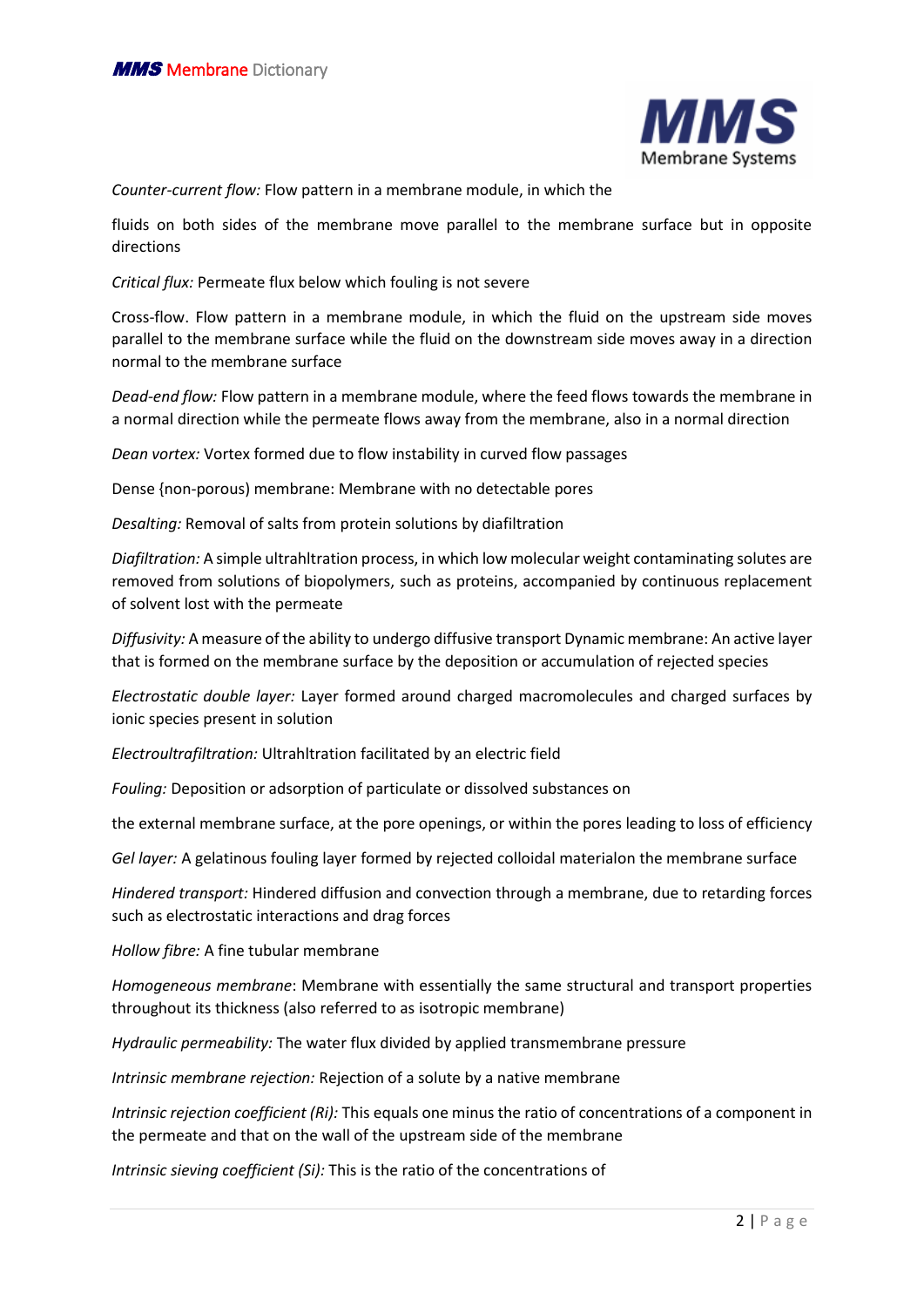

a component in the permeate and that on the wall of the upstream side of the membrane

*Laminar flow:* Fluid flowing slowly and smoothly with the fluid streamlines parallel to each other

Leaching: Removal of specific species from polymer films to produce the membrane pores

*Limiting flux:* Maximum achievable permeate flux for a given hydrodynamic condition

*LRV:* Log Removal Value, which is a measure of the efficiency of removal of particulate matter by microporous membranes

*Mass transfer coefficient:* This is the measure of diffusive velocity of a

solute within a region, such as a film, and is obtained by dividing the diffusivity by the diffusive path length

*Maxwell-Stefan modelling:* Analysis of membrane transport using

Maxwell-Stefan equation

*Membrane ageing:* Change in membrane transport properties over a period

of time due to physical, chemical or structural alterations

*Membrane casting:* Preparation of a membrane using a solution of the membrane-forming polymer

*Membrane conditioning (pretreatment):* Process carried out on a membrane after its preparation, in order to improve its properties

*Membrane module {cell):* Device within which the membrane elements (such as flat sheet and hollow fibre) are housed

*Membrane reactor:* A reactor employing a membrane either for retention

of specific species or for immobilising the catalyst

*Microfiltration:* A pressure driven membrane based separation process primarily used for the separation of particles from fluids

*Molecular-weight cut-off (MWCO):* Molecular weight of a solute corresponding to a 90 percent rejection coefficient (Ra = 0.9) for a given membrane

*Nanofiltration:* A pressure driven membrane based separation process primarily used for the separation of medium sized molecules

*Observed transmission (T0(>):* This is the ratio of the concentration of a component in the permeate and that in the feed (same as apparent sieving

coefficient)

*Oscillatory flow:* Oscillation of feed flow to minimise concentration polarisation and thus increase permeate flux

*Osmotic pressure:* Pressure exerted due to difference in solute concentration between two distinct zones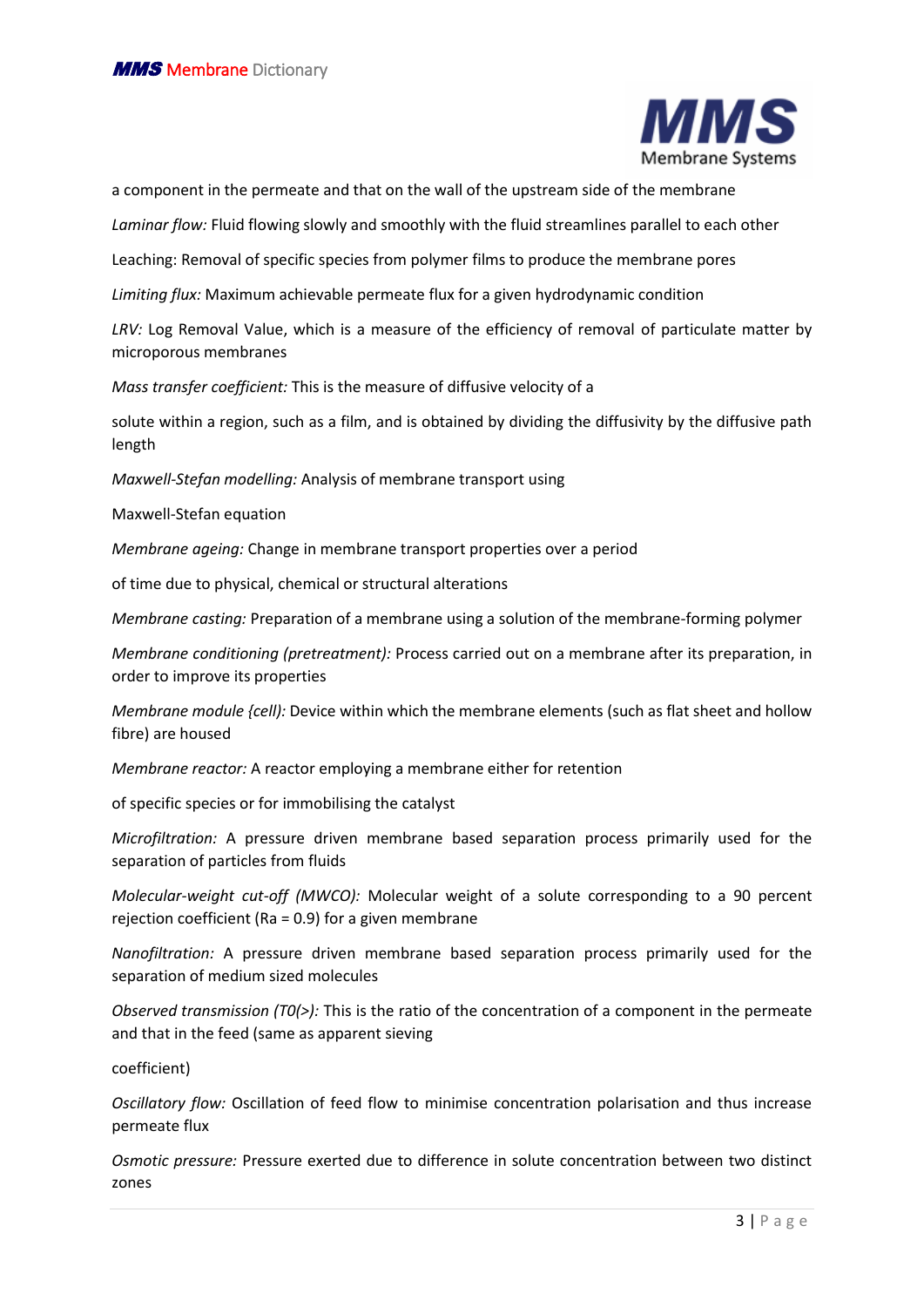

*Permeability:* This is defined as a transport flux per unit transmembrane

driving force

*Permeate*: Stream containing the species that have penetrated the membrane (also called filtrate)

Permeate flux: Volume or mass of liquid crossing the membrane per unit area per unit time

*Pore tortuosity:* Ratio of actual pore length to membrane thickness

Porosity: Ratio of void space to total membrane volume in porous membranes

*Pressure pulsing:* The use of periodic negative transmembrane pressure, in order to improve permeate flux in ultrafiltration processes

*Real or intrinsic transmission (r):* This is the ratio of the concentrations of a component in the permeate and that on the wall of the upstream side of the membrane (same as intrinsic sieving coefficient)

*Relative recovery (77):* The amount of a component collected in a useful product stream divided by the amount of that component entering the process

*Retentate:* The stream leaving the feed side of a cross-flow membrane

module or the material left within the feed side in the case of dead-end filtration

*Reverse osmosis:* A pressure driven membrane based process primarily used for the separation of small molecules

*Selectivity (t/;):* This represents the efficiency of solute separation, which in binary solute fractionation equals the ratio of observed transmissions for the two solutes

*Self-rejection:* Rejection of solute due to electrostatic repulsion by membrane bound solute molecules

*Skin layer:* A thin layer which is located at the upstream face of an asymmetric membrane and which is primarily responsible for determining selectivity and permeability

*Sieving coefficient:* A measure of the transport of a specific solute through a membrane, usually obtained by dividing the concentration in the permeate by a characteristic upstream concentration (e.g. bulk or wall)

*Solute flux:* Mass or number of moles of solute crossing the membrane per unit area per unit time

*Streaming potential:* A transmembrane electrical potential, which arises from the coupling between flux of charged species and solvent through the pores

*Tangential flow:* Flow of feed parallel to the membrane surface (similar to cross-flow)

*Taylor vortex:* Vortex formed in the annulus of two concentric rotating cylinders

*Transmembrane pressure (AP):* The applied driving force for convective material transport through a membrane (average pressure difference between the upstream and downstream sides of the membrane)

*Tube inserts*: Turbulence promoters introduced within tubular membranes